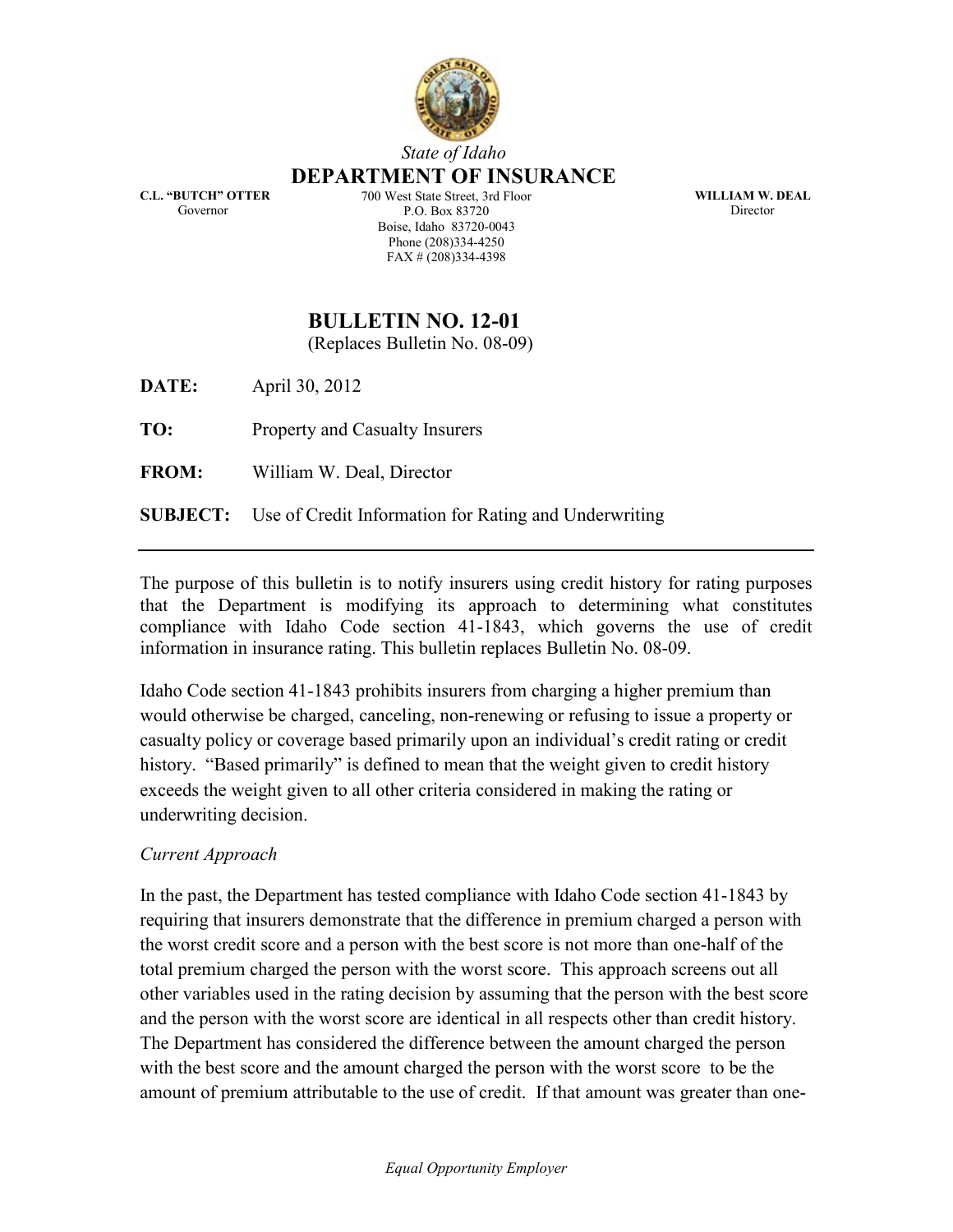half of the total premium, the Department's position has been that the weight given credit outweighs the weight given all other factors, and the rating methodology was considered not in compliance with section 41-1843. For example, if the person with the best credit score is charged \$100, and an identical person with the worst credit score is charged \$300, the Department has taken the position that the difference between the two premium amounts (\$200) is the amount attributable solely to credit, and \$100 of the \$300 premium is attributable to other factors. Because the portion of premium attributable to credit exceeds the amount attributable to other factors in this example, under the current approach the Department would conclude that this rating system violates Idaho Code section 41-1843.

## Modified Approach: Use of a "Neutral Score" to Determine Compliance

A number of insurers have requested that the Department modify its approach to reviewing the impact of credit history by allowing insurers to use a "neutral" score or rate. The neutral rate would represent the amount an insurer would charge if credit was not included as a factor in the rating process. Under this modified approach, if the premium calculated without using credit (the neutral rate) is equal to or greater than onehalf of the premium rate calculated for a person with the worst credit score, then the insurer would be considered to be in compliance with section 41-1843. For example, if the neutral rate is \$200, and the rate for a person with the worst credit score is \$300 (i.e., the highest rate charged based on credit), the rating system would be considered to be in compliance with section 41-1843 because the neutral rate is more than one-half the highest rate charged based on credit. Under this approach, as long as the highest rate charged is not more than double the neutral rate, the rate would be treated as meeting the requirements of section 41-1843.

Based upon information submitted by interested parties and discussions with a consulting actuary, the Department has determined that the use of a neutral rate meets the requirements of Idaho Code section 41-1843 if an insurer is able to demonstrate that it has developed a truly neutral rate. To calculate the premium rate without using credit, the insurer must be able to demonstrate that it has applied all noncredit variables, but has replaced the actual credit factor with an average credit factor. The average credit factor must be calculated from the actual distribution of business by credit factor at the time the credit scoring system was implemented or when the system was last revised. For the purposes of this bulletin, "revised" means any subsequent changes to the credit scoring system utilized by the insurer being applied as part of its overall rate filing.

The Department will not accept a "no score" value as a neutral value. A "no score" value is a value that the insurer represents it would apply if credit information were not available. This approach is problematic because the value may be, in part, arbitrary, and may also reflect the degree of reliance that an insurer places on credit information.